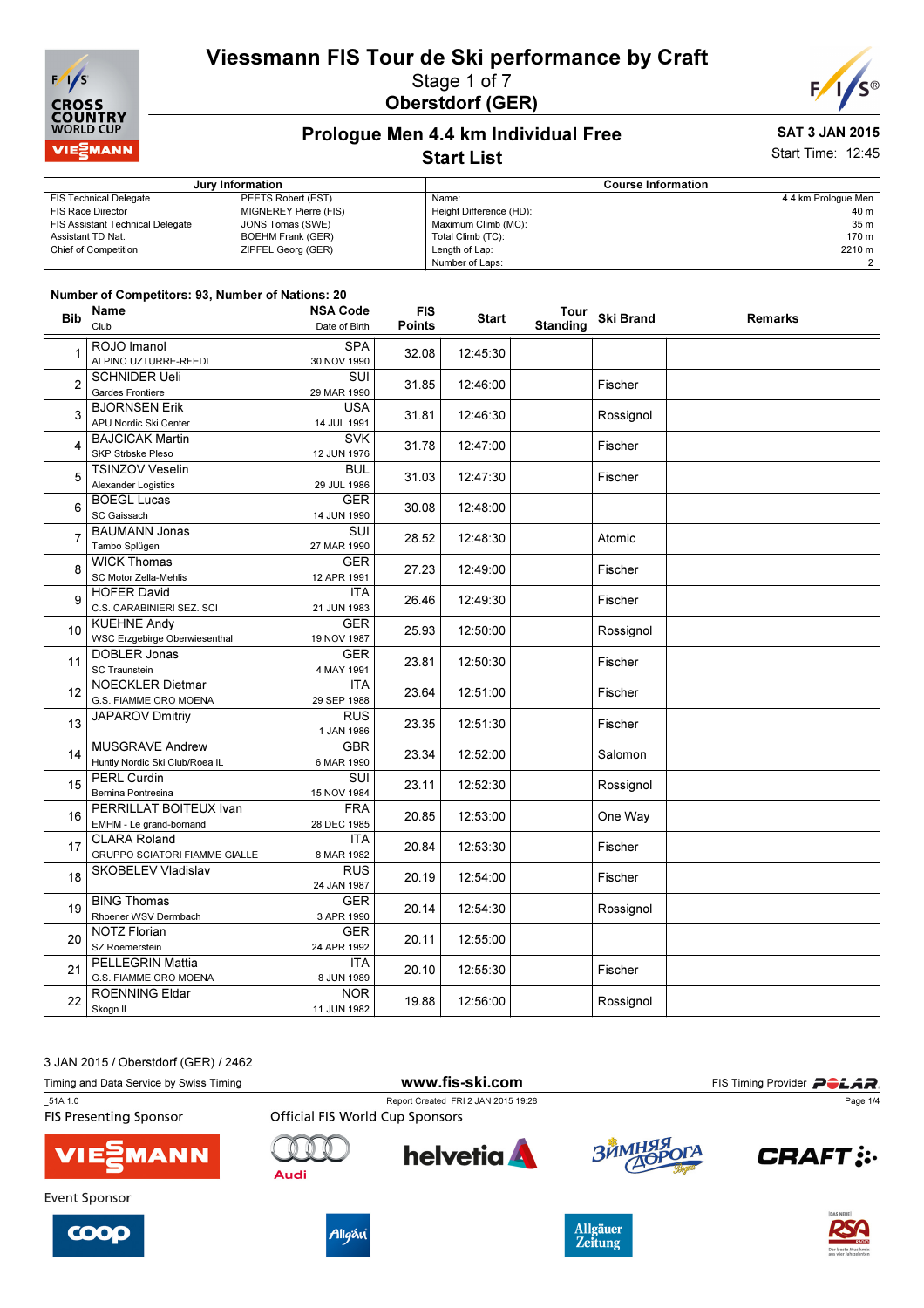



#### Prologue Men 4.4 km Individual Free Start List

SAT 3 JAN 2015 Start Time: 12:45

| Bib | Name<br>Club                                              | <b>NSA Code</b><br>Date of Birth | <b>FIS</b><br>Points | Start    | Tour<br><b>Standing</b> | <b>Ski Brand</b> | <b>Remarks</b> |
|-----|-----------------------------------------------------------|----------------------------------|----------------------|----------|-------------------------|------------------|----------------|
| 23  | <b>LARKOV Andrey</b>                                      | <b>RUS</b><br>25 NOV 1989        | 19.42                | 12:56:30 |                         | Fischer          |                |
| 24  | DI CENTA Giorgio<br>C.S. CARABINIERI SEZ. SCI             | <b>ITA</b><br>7 OCT 1972         | 17.37                | 12:57:00 |                         | Fischer          |                |
| 25  | <b>TSCHARNKE Tim</b><br>SV Biberau                        | <b>GER</b><br>13 DEC 1989        | 15.59                | 12:57:30 |                         |                  |                |
| 26  | <b>KERSHAW Devon</b><br>Onaping Falls Nordics Ski Club    | CAN<br>20 DEC 1982               | 15.34                | 12:58:00 |                         | Fischer          |                |
| 27  | <b>SVEEN Simen Andreas</b><br>Ring                        | <b>NOR</b><br>7 OCT 1988         | 14.61                | 12:58:30 |                         |                  |                |
| 28  | <b>BABIKOV</b> Ivan<br>Foothills Nordic Ski Club          | CAN<br>4 JUL 1980                | 12.20                | 12:59:00 |                         | Salomon          |                |
| 29  | <b>VOLZHENTSEV Stanislav</b><br>Dinamo                    | <b>RUS</b><br>28 OCT 1985        | 12.09                | 12:59:30 |                         | Fischer          |                |
| 30  | <b>DOTZLER Hannes</b><br><b>SC Sonthofen</b>              | <b>GER</b><br>25 FEB 1990        | 9.14                 | 13:00:00 |                         | Fischer          |                |
| 31  | <b>HELLNER Marcus</b><br>Gaellivare Skidallians           | <b>SWE</b><br>25 NOV 1985        | 8.02                 | 13:00:30 |                         | Fischer          |                |
| 32  | <b>DUVILLARD Robin</b><br>EMHM - Villard de Lans          | <b>FRA</b><br>22 DEC 1983        | 7.47                 | 13:01:00 |                         | Rossignol        |                |
| 33  | CHERNOUSOV Ilia<br><b>SKA</b>                             | <b>RUS</b><br>7 AUG 1986         | 6.84                 | 13:01:30 |                         | Rossignol        |                |
| 34  | <b>WURM Harald</b><br><b>WSV Vomp-Tirol</b>               | AUT<br>8 SEP 1984                | 112.47               | 13:02:00 |                         | Fischer          |                |
| 35  | <b>MANIFICAT Maurice</b><br>Douanes - SC Agy St Sigismond | <b>FRA</b><br>4 APR 1986         | seeded               | 13:02:30 |                         | Salomon          |                |
| 36  | CHUCHUGANOV Yordan<br>SK Panichishte 2009                 | BUL<br>25 FEB 1996               | 106.81               | 13:03:00 |                         |                  |                |
| 37  | <b>VALJAS Len</b><br>Team Hardwood                        | CAN<br>21 NOV 1988               | seeded               | 13:03:30 |                         | Fischer          |                |
| 38  | <b>WENZL Josef</b><br><b>SC Zwiesel</b>                   | <b>GER</b><br>20 DEC 1984        | 99.37                | 13:04:00 |                         | Fischer          |                |
| 39  | <b>TURYSHEV Sergey</b><br>Ugra Svsm 2                     | <b>RUS</b><br>23 JUN 1985        | seeded               | 13:04:30 |                         | Madshus          |                |
| 40  | <b>BELLINGHAM Phillip</b><br>Birkebeiner Nordic Ski Club  | <b>AUS</b><br>24 FEB 1991        | 80.47                | 13:05:00 |                         |                  |                |
| 41  | <b>STAREGA Maciej</b><br><b>UKS RAWA Siedlce</b>          | <b>POL</b><br>31 JAN 1990        | seeded               | 13:05:30 |                         | Fischer          |                |
| 42  | <b>KOZISEK Dusan</b><br>Dukla Liberec                     | <b>CZE</b><br>25 APR 1983        | 76.60                | 13:06:00 |                         | Fischer          |                |
| 43  | <b>LIVERS Toni</b><br>Gardes Frontières                   | SUI<br>2 JUN 1983                | seeded               | 13:06:30 |                         | Rossignol        |                |
| 44  | <b>MLYNAR Peter</b><br>SKP Strbske Pleso                  | SVK<br>1 MAR 1988                | 72.44                | 13:07:00 |                         | Fischer          |                |
| 45  | <b>KINDSCHI Joeri</b><br>Davos                            | SUI<br>8 OCT 1986                | seeded               | 13:07:30 |                         | Fischer          |                |
| 46  | <b>NEWELL Andrew</b><br>Stratton Mountain School          | <b>USA</b><br>30 NOV 1983        | 68.34                | 13:08:00 |                         | Fischer          |                |
| 47  | <b>TRITSCHER Bernhard</b><br>SK Saalfelden-Salzburg       | AUT<br>25 APR 1988               | seeded               | 13:08:30 |                         | Fischer          |                |
| 48  | <b>HAMILTON Simeon</b><br>Stratton Mountain School        | <b>USA</b><br>14 MAY 1987        | 66.17                | 13:09:00 |                         | Fischer          |                |

3 JAN 2015 / Oberstdorf (GER) / 2462

| 0000 THE LOTS TO DUCTS LOOT TO LITTLE OF |                                        |                                     |                                   |                                          |  |
|------------------------------------------|----------------------------------------|-------------------------------------|-----------------------------------|------------------------------------------|--|
| Timing and Data Service by Swiss Timing  | www.fis-ski.com                        |                                     |                                   | FIS Timing Provider <b>POLAR</b> .       |  |
| 51A 1.0<br><b>FIS Presenting Sponsor</b> | <b>Official FIS World Cup Sponsors</b> | Report Created FRI 2 JAN 2015 19:28 |                                   | Page 2/4                                 |  |
| <b>VIE EMANN</b>                         | Audi                                   | <b>helvetia</b>                     | ЗИМНЯЯ ОГА                        | <b>CRAFT:</b>                            |  |
| Event Sponsor                            |                                        |                                     |                                   |                                          |  |
| COOP                                     | Allgäu                                 |                                     | <b>Allgäuer</b><br><b>Zeitung</b> | <b>IDAS NEUE I</b><br>Der beste Musikmia |  |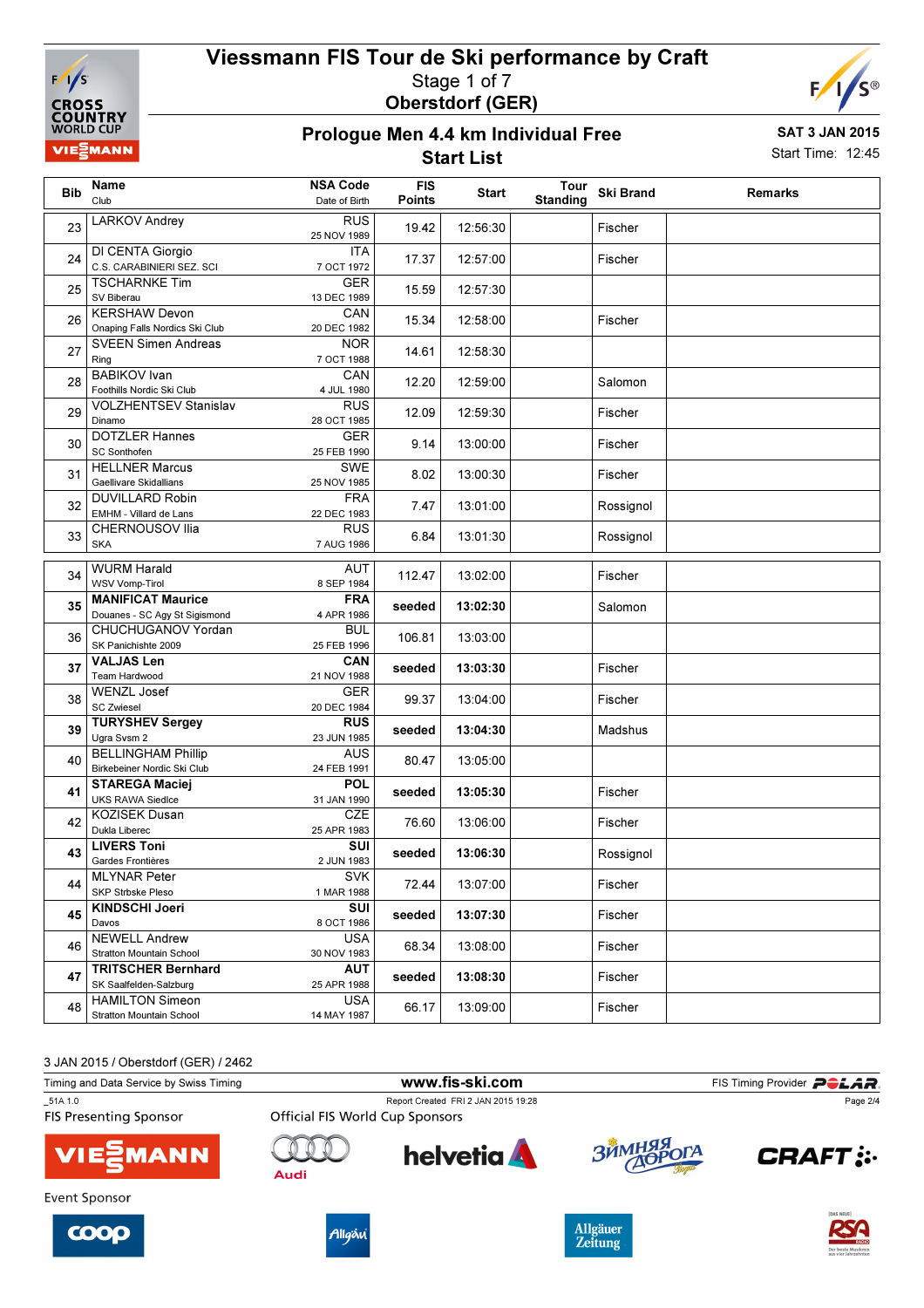



#### Prologue Men 4.4 km Individual Free Start List

SAT 3 JAN 2015 Start Time: 12:45

| Bib | Name<br>Club                                                      | <b>NSA Code</b><br>Date of Birth | <b>FIS</b><br><b>Points</b> | <b>Start</b> | Tour<br><b>Standing</b> | <b>Ski Brand</b> | Remarks |
|-----|-------------------------------------------------------------------|----------------------------------|-----------------------------|--------------|-------------------------|------------------|---------|
| 49  | <b>JOHANSSON Martin</b><br><b>IFK Mora SK</b>                     | <b>SWE</b><br>26 SEP 1984        | seeded                      | 13:09:30     |                         | Rossignol        |         |
| 50  | <b>GAZUREK Sebastian</b><br>NKS Trojwies Beskidzka                | POL<br>18 JUN 1990               | 66.13                       | 13:10:00     |                         | Fischer          |         |
| 51  | <b>JAKS Martin</b><br>Dukla Liberec                               | CZE<br>6 SEP 1986                | seeded                      | 13:10:30     |                         | Rossignol        |         |
| 52  | ANTOLEC Jan<br><b>LKS Poroniec Poronin</b>                        | POL<br>3 MAY 1990                | 65.82                       | 13:11:00     |                         | Fischer          |         |
| 53  | <b>BESSMERTNYKH Alexander</b>                                     | <b>RUS</b><br>15 SEP 1986        | seeded                      | 13:11:30     |                         |                  |         |
| 54  | <b>YOUNG Andrew</b><br>Huntly Nordic Ski Club                     | <b>GBR</b><br>21 FEB 1992        | 62.98                       | 13:12:00     |                         | Fischer          |         |
| 55  | <b>NOUSIAINEN Ville</b><br>Kouvolan Hiihtoseura                   | <b>FIN</b><br>5 DEC 1983         | seeded                      | 13:12:30     |                         | Peltonen         |         |
| 56  | COLOGNA Gianluca<br>Val Müstair                                   | SUI<br>17 MAY 1990               | 62.16                       | 13:13:00     |                         | Fischer          |         |
| 57  | <b>JOENSSON Emil</b><br>IFK Mora SK                               | <b>SWE</b><br>15 AUG 1985        | seeded                      | 13:13:30     |                         | Fischer          |         |
| 58  | <b>FURGER Roman</b><br>Schattdorf                                 | SUI<br>10 FEB 1990               | 61.64                       | 13:14:00     |                         | Fischer          |         |
| 59  | <b>GROS Baptiste</b><br>Les Dragons d'Annecy                      | <b>FRA</b><br>17 JUL 1990        | seeded                      | 13:14:30     |                         | Salomon          |         |
| 60  | <b>BALDAUF Dominik</b><br>SV Sulzberg-Vorarlberg                  | AUT<br>23 APR 1992               | 57.69                       | 13:15:00     |                         | Fischer          |         |
| 61  | <b>DE FABIANI Francesco</b><br>C.S. Esercito<br><b>JAY Renaud</b> | ITA<br>21 APR 1993<br><b>FRA</b> | seeded                      | 13:15:30     |                         | Fischer          |         |
| 62  | Les Menuires<br><b>NISKANEN livo</b>                              | 12 AUG 1991<br><b>FIN</b>        | 56.31                       | 13:16:00     |                         | Salomon          |         |
| 63  | Vuokatti Ski Team Kainuu<br><b>RANKEL Raido</b>                   | 12 JAN 1992<br><b>EST</b>        | seeded                      | 13:16:30     |                         | Rossignol        |         |
| 64  | Voru Skiclub<br><b>OESTENSEN Simen Haakon</b>                     | 13 JAN 1990<br><b>NOR</b>        | 55.66                       | 13:17:00     |                         | Fischer          |         |
| 65  | Fossum IF<br>EISENLAUER Sebastian                                 | 4 AUG 1984<br><b>GER</b>         | seeded                      | 13:17:30     |                         | Atomic           |         |
| 66  | <b>SC Sonthofen</b><br><b>GAILLARD Jean Marc</b>                  | 13 MAR 1990<br><b>FRA</b>        | 52.05                       | 13:18:00     |                         | Fischer          |         |
| 67  | Douanes - Pays Rochois<br><b>KRECZMER Maciej</b>                  | 7 OCT 1980<br>POL                | seeded                      | 13:18:30     |                         | Salomon          |         |
| 68  | <b>LKS Poroniec Poronin</b><br><b>POLTORANIN Alexey</b>           | 4 APR 1981<br><b>KAZ</b>         | 50.04                       | 13:19:00     |                         | Fischer          |         |
| 69  | <b>TAMMJARV Karel</b>                                             | 29 APR 1987<br><b>EST</b>        | seeded                      | 13:19:30     |                         | Fischer          |         |
| 70  | <b>Tartu Skiclub</b><br><b>VYLEGZHANIN Maxim</b>                  | 25 MAY 1989<br><b>RUS</b>        | 48.64                       | 13:20:00     |                         | Fischer          |         |
| 71  | Dinamo<br><b>KAESER Erwan</b>                                     | 18 OCT 1982<br>SUI               | seeded                      | 13:20:30     |                         | Fischer          |         |
| 72  | Bex<br><b>BELOV Evgeniy</b>                                       | 8 JUN 1992<br><b>RUS</b>         | 47.26                       | 13:21:00     |                         | Fischer          |         |
| 73  | <b>WOLZ Alexander</b>                                             | 7 AUG 1990<br><b>GER</b>         | seeded                      | 13:21:30     |                         | Fischer          |         |
| 74  | <b>TSV Buchenberg</b>                                             | 21 JAN 1991                      | 46.89                       | 13:22:00     |                         | Salomon          |         |

3 JAN 2015 / Oberstdorf (GER) / 2462

| Timing and Data Service by Swiss Timing  |                                                                               |                 | FIS Timing Provider <b>POLAR</b> . |                            |
|------------------------------------------|-------------------------------------------------------------------------------|-----------------|------------------------------------|----------------------------|
| 51A 1.0<br><b>FIS Presenting Sponsor</b> | Report Created FRI 2 JAN 2015 19:28<br><b>Official FIS World Cup Sponsors</b> |                 |                                    | Page 3/4                   |
| <b>VIE EMANN</b>                         | Audi                                                                          | <b>helvetia</b> | ЗЙМНЯЯ ОГА                         | <b>CRAFT:</b>              |
| Event Sponsor                            |                                                                               |                 |                                    |                            |
|                                          |                                                                               |                 | A H <sub>0</sub>                   | <b>IDAS NEUE I</b><br>DIY. |